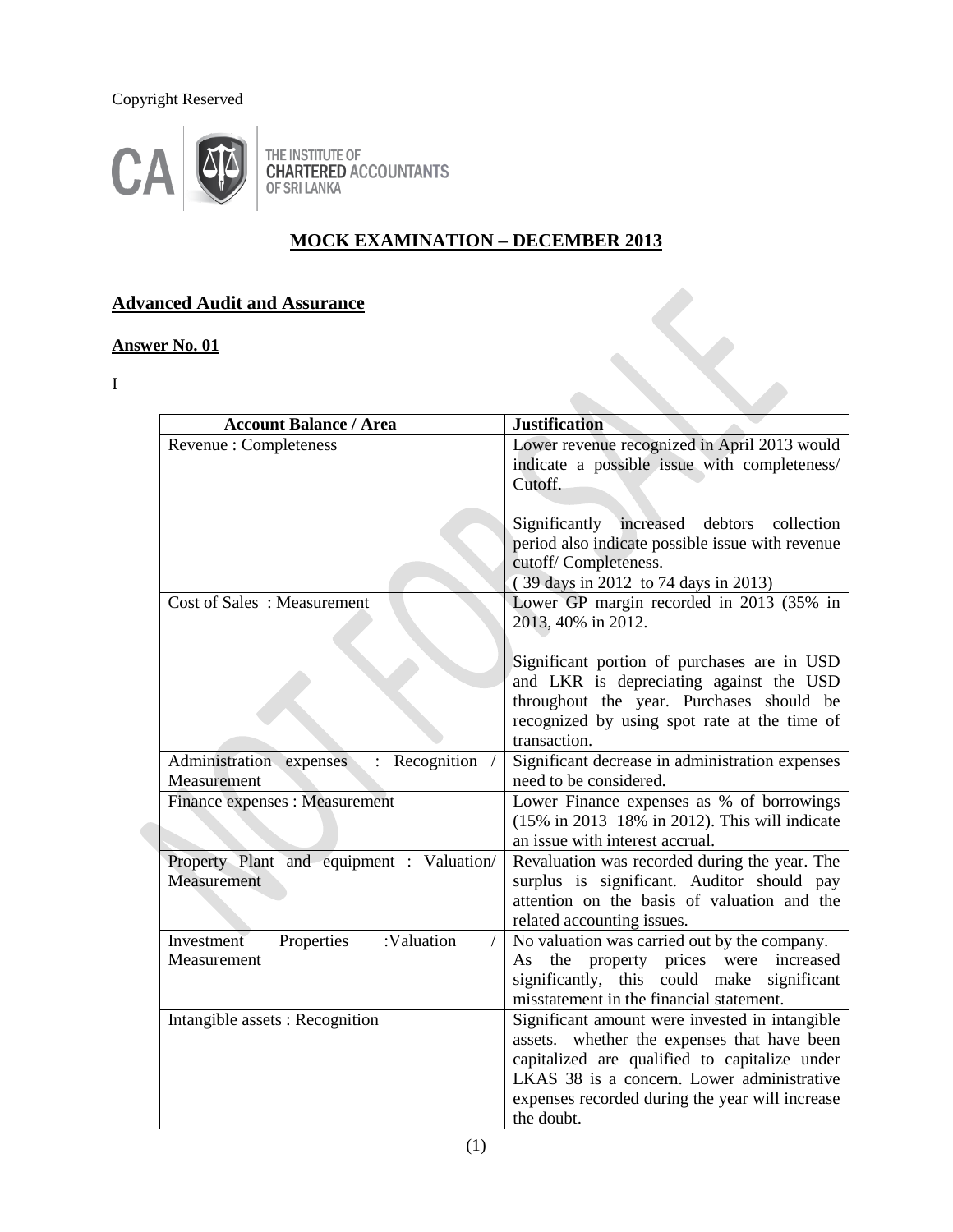| Lower market price per share is an external<br>indicator for impairment. However, as per the<br>Valuation<br>statement no impairment was<br>financial<br>recognized. Auditor should pay attention on<br>company's impairment process, judgments and<br>assumptions used in impairment calculations, if<br>any.<br>This current account may be offered at off<br>Long term current account with related entity :<br>Measurement<br>market interest rate or 0% interest. In such<br>case day 1 difference adjustment might require.<br>Trade and other receivables : Measurement<br>Debtors' collection period has increased to 74<br>days from 39 days.<br>Lower revenue recorded in Apr 2013.<br>XYZ hospital is a major customer. The legal<br>issue that they are facing is an objective<br>evidence of impairment. The auditor should<br>pay his attention to the measurement of<br>impairment provision for trade and other<br>receivables.<br><b>Stated Capital : Presentation</b><br>Financial statement indicate that the company<br>has issued ordinary/ preference<br>shares.<br>Compliance with Companies Act and other<br>accounting pronouncement is a concern.<br>In case if this is preference share issue,<br>identifying as equity or financial liability as per<br>LKAS 32 is also a concern.<br><b>Financial Derivatives Measurement</b><br>This is the first time TPDC performing a fair<br>value calculation for derivative product,<br>therefore special attention on assumption,<br>valuation model, etc is required.<br>TPDC has adopted hedge accounting. The<br>Hedge accounting<br>hedge accounting treatment should be in<br>compliance with LKAS 39 requirements.<br>Formal designations, effectiveness testing, etc<br>, need to be checked by the auditors. |                                          |                                          |
|-------------------------------------------------------------------------------------------------------------------------------------------------------------------------------------------------------------------------------------------------------------------------------------------------------------------------------------------------------------------------------------------------------------------------------------------------------------------------------------------------------------------------------------------------------------------------------------------------------------------------------------------------------------------------------------------------------------------------------------------------------------------------------------------------------------------------------------------------------------------------------------------------------------------------------------------------------------------------------------------------------------------------------------------------------------------------------------------------------------------------------------------------------------------------------------------------------------------------------------------------------------------------------------------------------------------------------------------------------------------------------------------------------------------------------------------------------------------------------------------------------------------------------------------------------------------------------------------------------------------------------------------------------------------------------------------------------------------------------------------------------------------------------------------|------------------------------------------|------------------------------------------|
|                                                                                                                                                                                                                                                                                                                                                                                                                                                                                                                                                                                                                                                                                                                                                                                                                                                                                                                                                                                                                                                                                                                                                                                                                                                                                                                                                                                                                                                                                                                                                                                                                                                                                                                                                                                           | Investment is associates : Measurement / |                                          |
|                                                                                                                                                                                                                                                                                                                                                                                                                                                                                                                                                                                                                                                                                                                                                                                                                                                                                                                                                                                                                                                                                                                                                                                                                                                                                                                                                                                                                                                                                                                                                                                                                                                                                                                                                                                           |                                          |                                          |
|                                                                                                                                                                                                                                                                                                                                                                                                                                                                                                                                                                                                                                                                                                                                                                                                                                                                                                                                                                                                                                                                                                                                                                                                                                                                                                                                                                                                                                                                                                                                                                                                                                                                                                                                                                                           |                                          |                                          |
|                                                                                                                                                                                                                                                                                                                                                                                                                                                                                                                                                                                                                                                                                                                                                                                                                                                                                                                                                                                                                                                                                                                                                                                                                                                                                                                                                                                                                                                                                                                                                                                                                                                                                                                                                                                           |                                          |                                          |
|                                                                                                                                                                                                                                                                                                                                                                                                                                                                                                                                                                                                                                                                                                                                                                                                                                                                                                                                                                                                                                                                                                                                                                                                                                                                                                                                                                                                                                                                                                                                                                                                                                                                                                                                                                                           |                                          |                                          |
|                                                                                                                                                                                                                                                                                                                                                                                                                                                                                                                                                                                                                                                                                                                                                                                                                                                                                                                                                                                                                                                                                                                                                                                                                                                                                                                                                                                                                                                                                                                                                                                                                                                                                                                                                                                           |                                          |                                          |
|                                                                                                                                                                                                                                                                                                                                                                                                                                                                                                                                                                                                                                                                                                                                                                                                                                                                                                                                                                                                                                                                                                                                                                                                                                                                                                                                                                                                                                                                                                                                                                                                                                                                                                                                                                                           |                                          |                                          |
|                                                                                                                                                                                                                                                                                                                                                                                                                                                                                                                                                                                                                                                                                                                                                                                                                                                                                                                                                                                                                                                                                                                                                                                                                                                                                                                                                                                                                                                                                                                                                                                                                                                                                                                                                                                           |                                          |                                          |
|                                                                                                                                                                                                                                                                                                                                                                                                                                                                                                                                                                                                                                                                                                                                                                                                                                                                                                                                                                                                                                                                                                                                                                                                                                                                                                                                                                                                                                                                                                                                                                                                                                                                                                                                                                                           |                                          |                                          |
|                                                                                                                                                                                                                                                                                                                                                                                                                                                                                                                                                                                                                                                                                                                                                                                                                                                                                                                                                                                                                                                                                                                                                                                                                                                                                                                                                                                                                                                                                                                                                                                                                                                                                                                                                                                           |                                          |                                          |
|                                                                                                                                                                                                                                                                                                                                                                                                                                                                                                                                                                                                                                                                                                                                                                                                                                                                                                                                                                                                                                                                                                                                                                                                                                                                                                                                                                                                                                                                                                                                                                                                                                                                                                                                                                                           |                                          |                                          |
|                                                                                                                                                                                                                                                                                                                                                                                                                                                                                                                                                                                                                                                                                                                                                                                                                                                                                                                                                                                                                                                                                                                                                                                                                                                                                                                                                                                                                                                                                                                                                                                                                                                                                                                                                                                           |                                          |                                          |
|                                                                                                                                                                                                                                                                                                                                                                                                                                                                                                                                                                                                                                                                                                                                                                                                                                                                                                                                                                                                                                                                                                                                                                                                                                                                                                                                                                                                                                                                                                                                                                                                                                                                                                                                                                                           |                                          |                                          |
|                                                                                                                                                                                                                                                                                                                                                                                                                                                                                                                                                                                                                                                                                                                                                                                                                                                                                                                                                                                                                                                                                                                                                                                                                                                                                                                                                                                                                                                                                                                                                                                                                                                                                                                                                                                           |                                          |                                          |
|                                                                                                                                                                                                                                                                                                                                                                                                                                                                                                                                                                                                                                                                                                                                                                                                                                                                                                                                                                                                                                                                                                                                                                                                                                                                                                                                                                                                                                                                                                                                                                                                                                                                                                                                                                                           |                                          |                                          |
|                                                                                                                                                                                                                                                                                                                                                                                                                                                                                                                                                                                                                                                                                                                                                                                                                                                                                                                                                                                                                                                                                                                                                                                                                                                                                                                                                                                                                                                                                                                                                                                                                                                                                                                                                                                           |                                          |                                          |
|                                                                                                                                                                                                                                                                                                                                                                                                                                                                                                                                                                                                                                                                                                                                                                                                                                                                                                                                                                                                                                                                                                                                                                                                                                                                                                                                                                                                                                                                                                                                                                                                                                                                                                                                                                                           |                                          |                                          |
|                                                                                                                                                                                                                                                                                                                                                                                                                                                                                                                                                                                                                                                                                                                                                                                                                                                                                                                                                                                                                                                                                                                                                                                                                                                                                                                                                                                                                                                                                                                                                                                                                                                                                                                                                                                           |                                          |                                          |
|                                                                                                                                                                                                                                                                                                                                                                                                                                                                                                                                                                                                                                                                                                                                                                                                                                                                                                                                                                                                                                                                                                                                                                                                                                                                                                                                                                                                                                                                                                                                                                                                                                                                                                                                                                                           |                                          |                                          |
|                                                                                                                                                                                                                                                                                                                                                                                                                                                                                                                                                                                                                                                                                                                                                                                                                                                                                                                                                                                                                                                                                                                                                                                                                                                                                                                                                                                                                                                                                                                                                                                                                                                                                                                                                                                           |                                          |                                          |
|                                                                                                                                                                                                                                                                                                                                                                                                                                                                                                                                                                                                                                                                                                                                                                                                                                                                                                                                                                                                                                                                                                                                                                                                                                                                                                                                                                                                                                                                                                                                                                                                                                                                                                                                                                                           |                                          |                                          |
|                                                                                                                                                                                                                                                                                                                                                                                                                                                                                                                                                                                                                                                                                                                                                                                                                                                                                                                                                                                                                                                                                                                                                                                                                                                                                                                                                                                                                                                                                                                                                                                                                                                                                                                                                                                           |                                          |                                          |
|                                                                                                                                                                                                                                                                                                                                                                                                                                                                                                                                                                                                                                                                                                                                                                                                                                                                                                                                                                                                                                                                                                                                                                                                                                                                                                                                                                                                                                                                                                                                                                                                                                                                                                                                                                                           |                                          |                                          |
|                                                                                                                                                                                                                                                                                                                                                                                                                                                                                                                                                                                                                                                                                                                                                                                                                                                                                                                                                                                                                                                                                                                                                                                                                                                                                                                                                                                                                                                                                                                                                                                                                                                                                                                                                                                           |                                          |                                          |
|                                                                                                                                                                                                                                                                                                                                                                                                                                                                                                                                                                                                                                                                                                                                                                                                                                                                                                                                                                                                                                                                                                                                                                                                                                                                                                                                                                                                                                                                                                                                                                                                                                                                                                                                                                                           |                                          |                                          |
|                                                                                                                                                                                                                                                                                                                                                                                                                                                                                                                                                                                                                                                                                                                                                                                                                                                                                                                                                                                                                                                                                                                                                                                                                                                                                                                                                                                                                                                                                                                                                                                                                                                                                                                                                                                           |                                          |                                          |
|                                                                                                                                                                                                                                                                                                                                                                                                                                                                                                                                                                                                                                                                                                                                                                                                                                                                                                                                                                                                                                                                                                                                                                                                                                                                                                                                                                                                                                                                                                                                                                                                                                                                                                                                                                                           |                                          |                                          |
|                                                                                                                                                                                                                                                                                                                                                                                                                                                                                                                                                                                                                                                                                                                                                                                                                                                                                                                                                                                                                                                                                                                                                                                                                                                                                                                                                                                                                                                                                                                                                                                                                                                                                                                                                                                           |                                          |                                          |
|                                                                                                                                                                                                                                                                                                                                                                                                                                                                                                                                                                                                                                                                                                                                                                                                                                                                                                                                                                                                                                                                                                                                                                                                                                                                                                                                                                                                                                                                                                                                                                                                                                                                                                                                                                                           |                                          |                                          |
|                                                                                                                                                                                                                                                                                                                                                                                                                                                                                                                                                                                                                                                                                                                                                                                                                                                                                                                                                                                                                                                                                                                                                                                                                                                                                                                                                                                                                                                                                                                                                                                                                                                                                                                                                                                           | Trade and other payables : Measurement   | Significant USD payable in Exchange rate |
|                                                                                                                                                                                                                                                                                                                                                                                                                                                                                                                                                                                                                                                                                                                                                                                                                                                                                                                                                                                                                                                                                                                                                                                                                                                                                                                                                                                                                                                                                                                                                                                                                                                                                                                                                                                           |                                          |                                          |
| volatile environment require a special attention.                                                                                                                                                                                                                                                                                                                                                                                                                                                                                                                                                                                                                                                                                                                                                                                                                                                                                                                                                                                                                                                                                                                                                                                                                                                                                                                                                                                                                                                                                                                                                                                                                                                                                                                                         |                                          |                                          |
| Trade payables as % of cost of sales has also                                                                                                                                                                                                                                                                                                                                                                                                                                                                                                                                                                                                                                                                                                                                                                                                                                                                                                                                                                                                                                                                                                                                                                                                                                                                                                                                                                                                                                                                                                                                                                                                                                                                                                                                             |                                          |                                          |
| increased significantly. (28% in 2013 from                                                                                                                                                                                                                                                                                                                                                                                                                                                                                                                                                                                                                                                                                                                                                                                                                                                                                                                                                                                                                                                                                                                                                                                                                                                                                                                                                                                                                                                                                                                                                                                                                                                                                                                                                |                                          |                                          |
| 23% in 2012)                                                                                                                                                                                                                                                                                                                                                                                                                                                                                                                                                                                                                                                                                                                                                                                                                                                                                                                                                                                                                                                                                                                                                                                                                                                                                                                                                                                                                                                                                                                                                                                                                                                                                                                                                                              |                                          |                                          |

II.

 $\overline{\phantom{0}}$ 

| Disclosure requirement    | <b>Justification</b>                                                                                                                        |
|---------------------------|---------------------------------------------------------------------------------------------------------------------------------------------|
| Related party disclosures | Possible off market transactions with related                                                                                               |
|                           | party.                                                                                                                                      |
|                           | Identifying related parties are critical given that<br>chairman owns 30% of TPDC and significant<br>share holdings and other conglomerates. |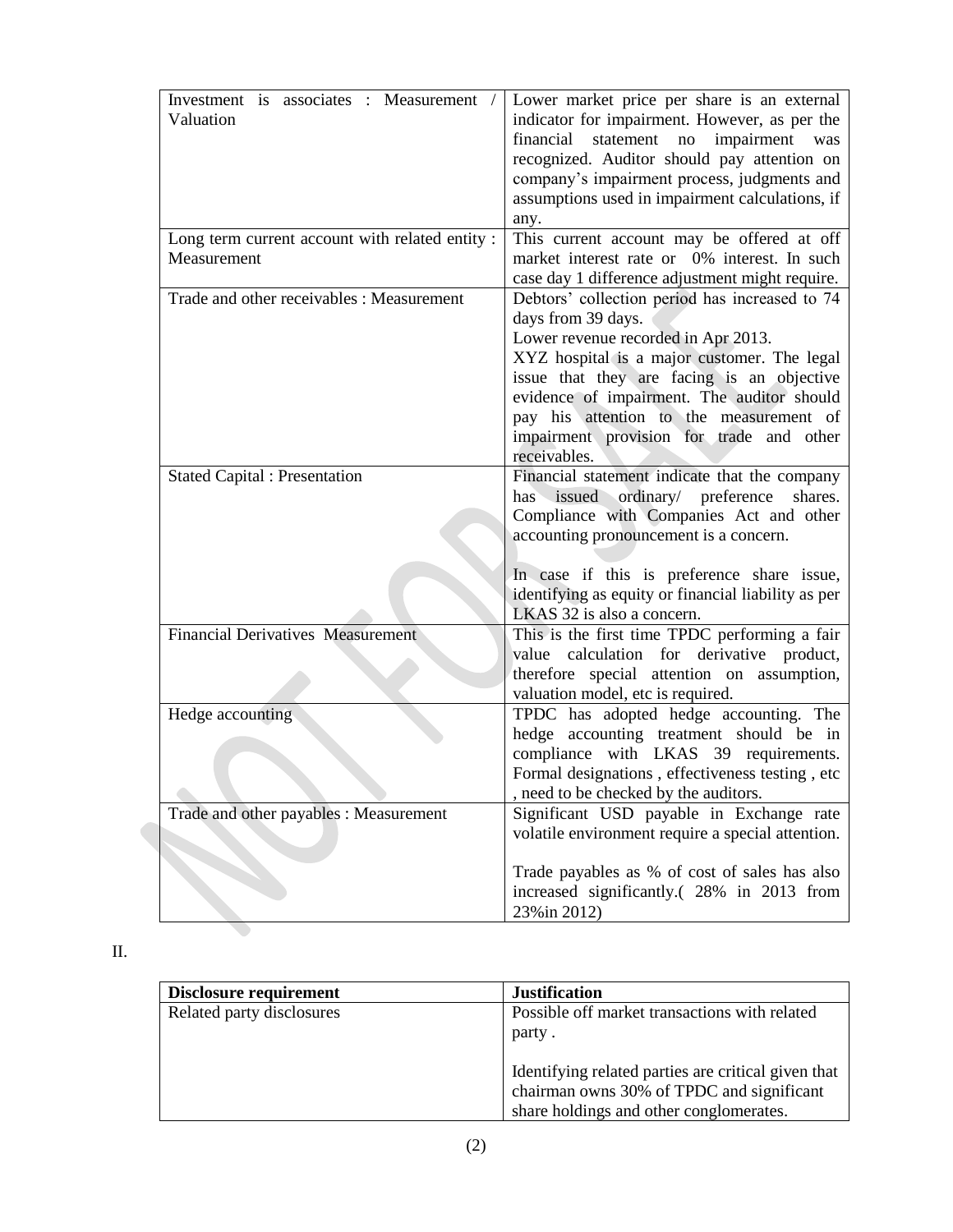| SLFRS 7 : Risk management disclosures  | TPDC expose with Credit risk (significant trade<br>receivables balance), Market risk (trade<br>payables in USD, forward exchange contracts,<br>hedge accounting, etc.)<br>Qualitative and quantitative disclosures on risk<br>exposures and management need to make<br>under SLFRS 7. |
|----------------------------------------|---------------------------------------------------------------------------------------------------------------------------------------------------------------------------------------------------------------------------------------------------------------------------------------|
| SLFRS 7 : Hedge accounting disclosures | TPDC has cash flow hedge, therefore<br>disclosures as required by SLFRS 7 on cash<br>flow hedge need to be disclosed.                                                                                                                                                                 |
| Operating segments                     | TPDC operates in two segments medical drugs<br>and healthcare equipment. Hence, need to pay<br>special attention on disclosure on operating<br>segments.                                                                                                                              |

## III.

Analytical procedures are being based on draft projected figures up to the year end, or interim financial information, budgets and management accounts. This may make the analysis problematical for the following reasons.

- a. The information will not cover the entire accounting period. Extrapolating figures to cover a 12 month period is not always easy to do, especially for a seasonal business where income and expenses do not accrue evenly throughout the year.
- b. Year end close down procedures will not have occurred. For example, many entities will only account for items such as asset impairments or revisions to estimated figures such as provisions at the financial year end. Thus comparisons to figures derived from prior year published accounts may not be valid.
- c. Information may be produced differently during the year, controls may be weaker, and the internal management accounts may not be produced in compliance with the same reporting framework as the year end financial statements
- d. some entities, especially smaller companies, may not have a complete or formal reporting system during the year, making analytical procedures before the year end accounts have been produced difficult.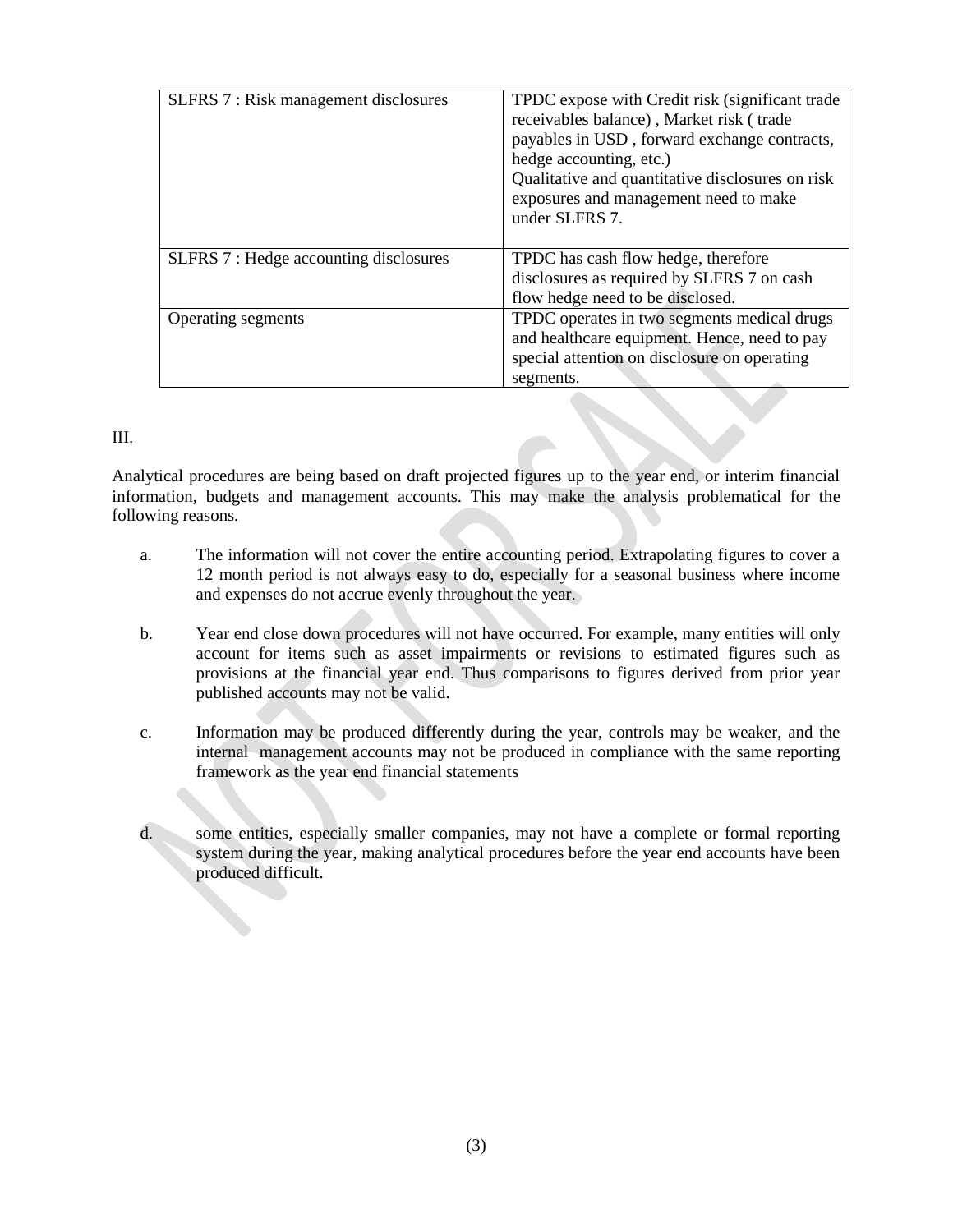## **PART A**

Audit team can rely on the internal controls in place for all the assertions except for measurement. Because, the final number presented in the financial statement is calculated by using EXCEL sheet and no proper controls are in place.

Therefore, minimal substantive testing is not adequate.

The following audit procedures are recommended.

- 1. Check whether the input used for EXCEL based calculation is in agreement with the GL and IT system
- 2. Assess the reasonability of the formulas used.
- 3. Check whether the formulas are applied correctly on a consistent basis.
- 4. Independently calculate a sufficient sample
- 5. Perform analytical review procedures (consider the reasonability of the figure based on the portfolio , average period expired , average rate offered, average tenor , e.t.c)

#### **PART B**

- 1. Clause to say YAM Ltd has an option to purchase the building at a price which is substantially below the market price at the time of exercise
- 2. Clause to say that the lease period is non-cancellable (Example. YAM cannot cancel the loan at any time or YAM can cancel the agreement by paying an additional payment to compensate future rental )
- 3. Clause to say the option to renew the lease is at a rate below the market rate
- 4. Clause to say that YAMs rental will be adjusted based on market value of the building and accordingly benefits of increased market value will be transferred to YAM and vice versa.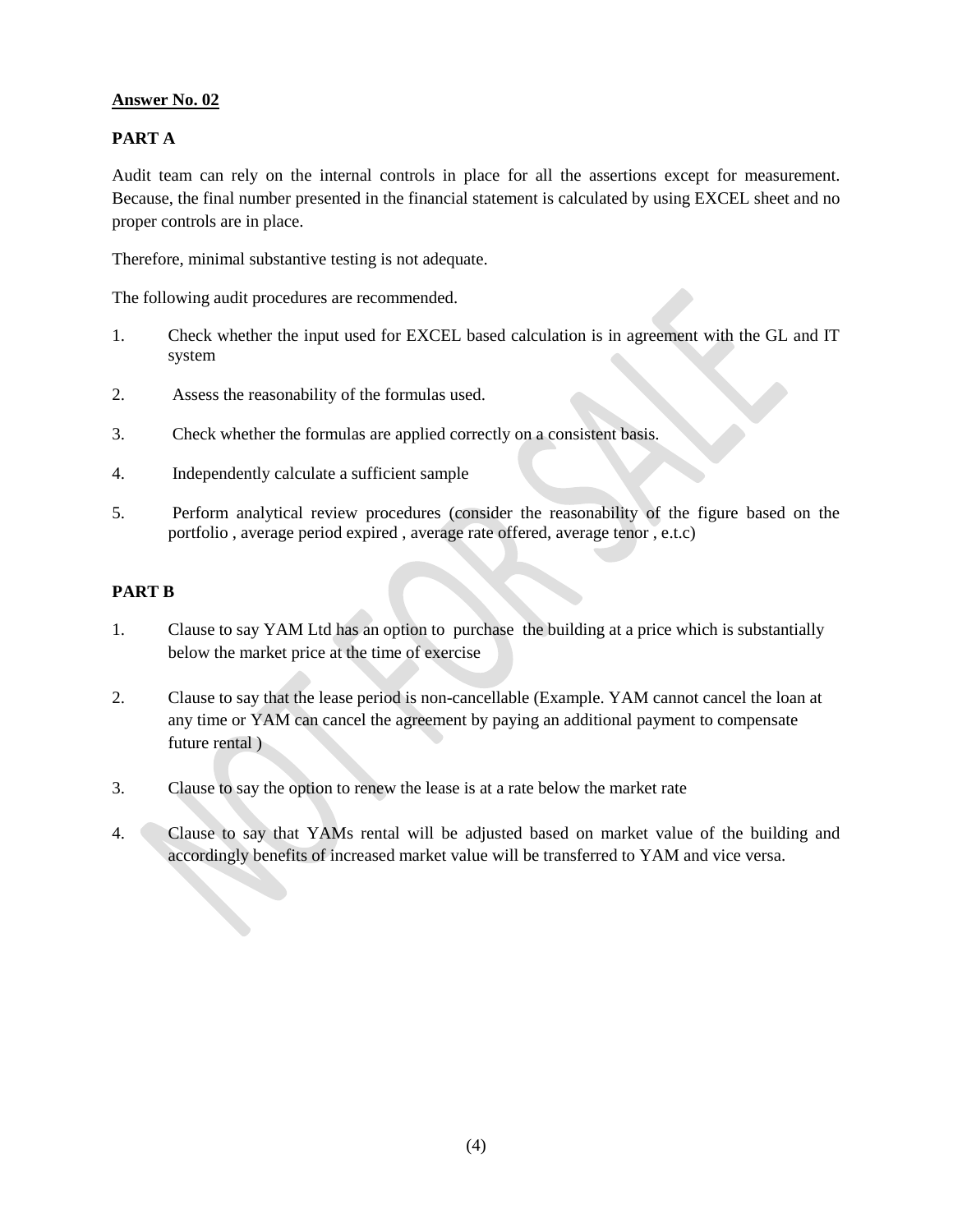I.

## (i) **Ethical and professional issues**

- KCL is a new audit client. Therefore, ABC  $\&$  Co should have carried out customer due diligence process before accepting the audit assignment last year. After the proper due diligence process or a client acceptance, ABC & Co should have sufficient knowledge and understanding of KCL. Therefore, ABC  $&$  Co should be aware of any suspicion that the department of the Inland Revenue might have.
- The investigation has come as a surprise. Therefore ,It may result , either
	- o The Inland Revenue suspicion are groundless or unproven. or
	- o ABC & Co's failure to recognize suspicious circumstances

## **Actions to be considered**

- 1. Review any communication from the predecessor auditor obtained in response to its "professional inquiry"
- 2. Consider whether the second partner review was performed before issuing audit opinion. Second partner review was required as a quality control measure. The second partner review should be sufficiently well documented.
- 3. Audit working paper files and tax returns should be reviewed for any suspicion of fraud being committed by KCL or error overlooked by ABC & Co.
- 4. Tax advisory work should have been undertaken and/or reviewed by a manager/partner not involved in the audit work.
- 5. Make necessary disclosures to Inland Revenue on behalf of KCL as a tax advisor. Encourage KCL to make necessary disclosure to voluntary.
- 6. Consider any legal requirement of reporting suspicious transaction to any authority under Anti Money Laundering Laws.

II

- 1. Making arrangements so that preparation of financial statements are not performed by member of the assurance team
- 2. Implementing policies and procedures to prohibit the individuals providing such services from making any managerial decisions on behalf of the audit client
- 3. Requiring source data for the preparation of financial statements to be originated by PH Ltd (The audit client)
- 4. Requiring underlying assumptions to be originated and approved by PH Ltd ( The audit client)
- 5. Obtaining audit client ( PH Ltd) approval for any proposed journal entries or other changes affecting the financial statements.

III.

A self review threat may be created when a firm performs a valuation service for a financial statement audit client that is to be incorporated into the client's financial statements.

If the valuation service involves the valuation of matters material to the financial statements and the valuation involves a significant degree of subjectivity, the self review threat created could not be reduced to an acceptable level by the application of any safeguard.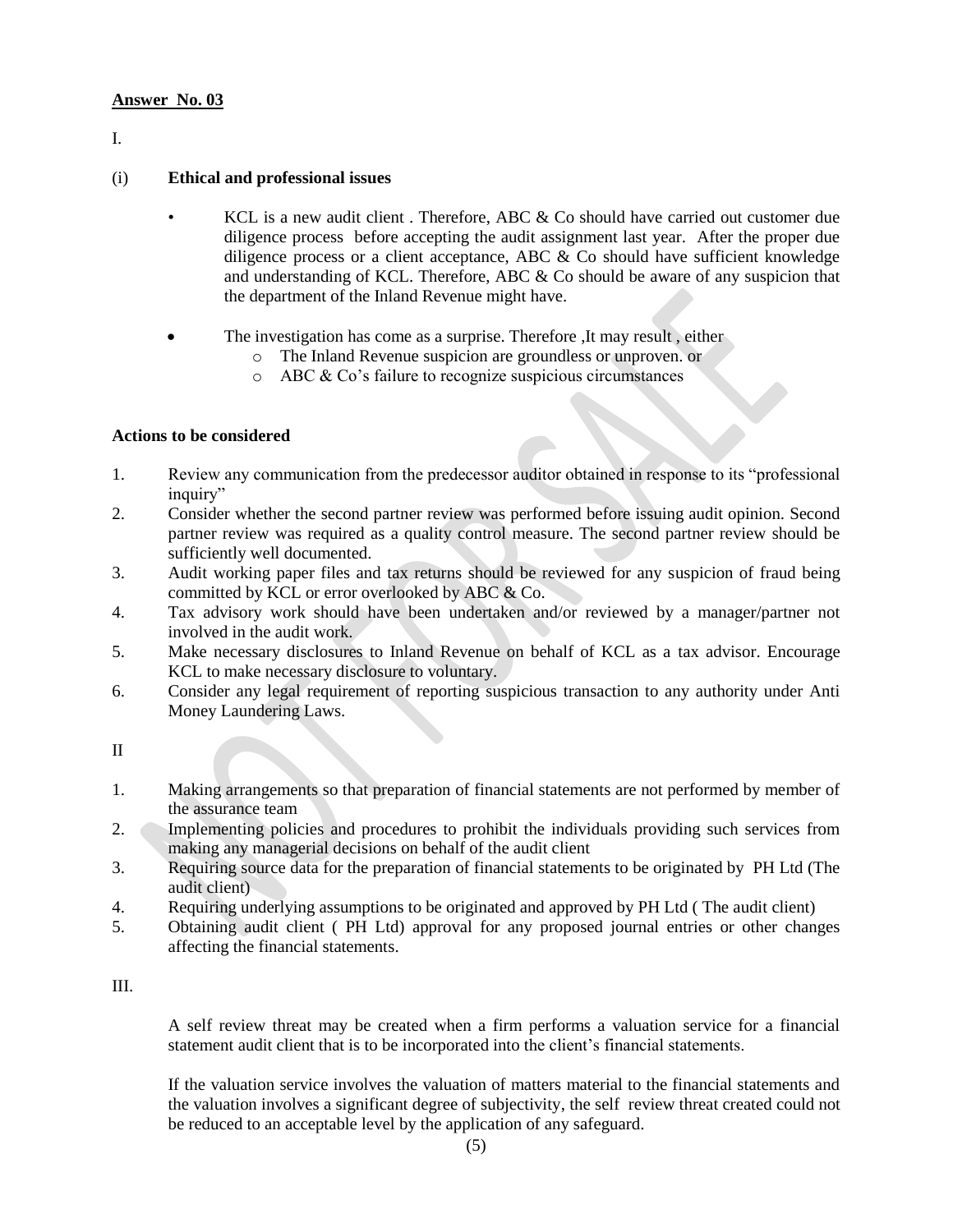Accordingly, such valuation service should not be provided. Alternatively, the only course of action would be to withdraw from the financial statement audit engagement.

Performing valuation services for a financial statement audit client that are neither separately nor in aggregate material to the financial statements or that do not involve a significant degree of subjectivity , may create a self – review threat that could be reduced to an acceptable level by application of safeguards.

- Using separate personnel for the valuation service and the audit.
- Performing a second partner review.
- Confirming that the client understands the valuation method and the assumptions used.

The valuation of the gratuity liability is likely to involve many judgments and assumptions, and so is likely to be a subjective exercise. It is, therefore, most likely that ABC & Co should not provide the valuation services as the significance self-review threat cannot be reduced to an acceptable level

If ABC & Co decided to provide the valuation service (either the significance of self review threat is reduced to acceptable level or they will resign as auditor) , then ABC & Co consider whether they have sufficient skills and expertise to perform the valuation.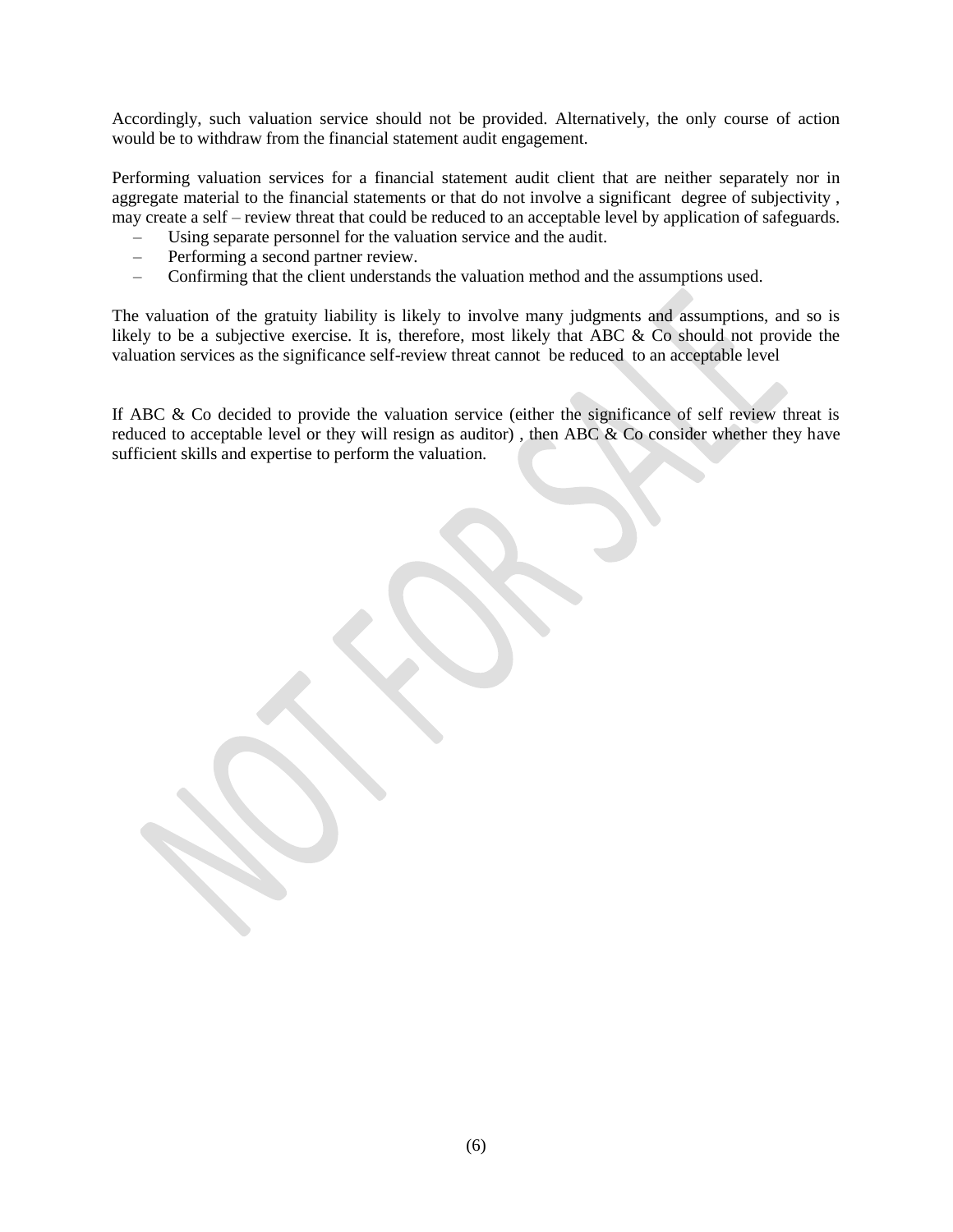#### **MIN Ltd**

A letter of support from MAX Ltd together with Letter of representation from MIN Ltd may provide evidence that Min Ltd can continue its trading. However, the auditor should assess whether the letter of support provides sufficient and appropriate audit evidence on the appropriateness of the going concern assumption. (Example. MAX Ltd's ability to support Min Ltd)

If the auditor concludes that the use of the going concern assumption is appropriate in the circumstances but a material uncertainty exists, the auditor shall determine whether the financial statements:

- (a) Adequately describe the principal events or conditions that may cast significant doubt on the entity's ability to continue as a going concern and management's plans to deal with these events or conditions; and
- (b) Disclose clearly that there is a material uncertainty related to events or conditions that may cast significant doubt on the entity's ability to continue as a going concern and, therefore, that it may be unable to realize its assets and discharge its liabilities in the normal course of business.

If adequate disclosure is made in the financial statements, the auditor shall express an unmodified opinion and include an Emphasis of Matter paragraph in the auditor's report to:

- (a) Highlight the existence of a material uncertainty relating to the event or condition that may cast significant doubt on the entity's ability to continue as a going concern; and
- (b) Draw attention to the note in the financial statements that discloses the matters

If adequate disclosure is not made in the financial statements, the auditor shall express a qualified opinion or adverse opinion, as appropriate, in accordance with SLAuS 705. The auditor shall state in the auditor's report that there is a material uncertainty that may cast significant doubt about the entity's ability to continue as a going concern.

#### **Conclusion**

The audit senior's proposal is unsuitable.

The auditor's report should be unmodified if the letter of support provides sufficient and appropriate audit evidence and adequate disclosures were made .

#### **First Plc**

The application of all SLFRSs/ LKASs, with additional disclosure when necessary, is presumed to result in financial statements that achieve a fair presentation.

Therefore, in addition to the accurate figures the financial statement must provide all the disclosure required by SLFRS/LKAS and any additional disclosures where necessary.

SLFRS 1 prescribed all the disclosures to be made by a first time adopter when it is preparing a first SLFRS/LKAS compliant financial statement. Failure to disclose all the disclosures required by SLFRS 1 means that the financial statements do not comply with SLFRS 1.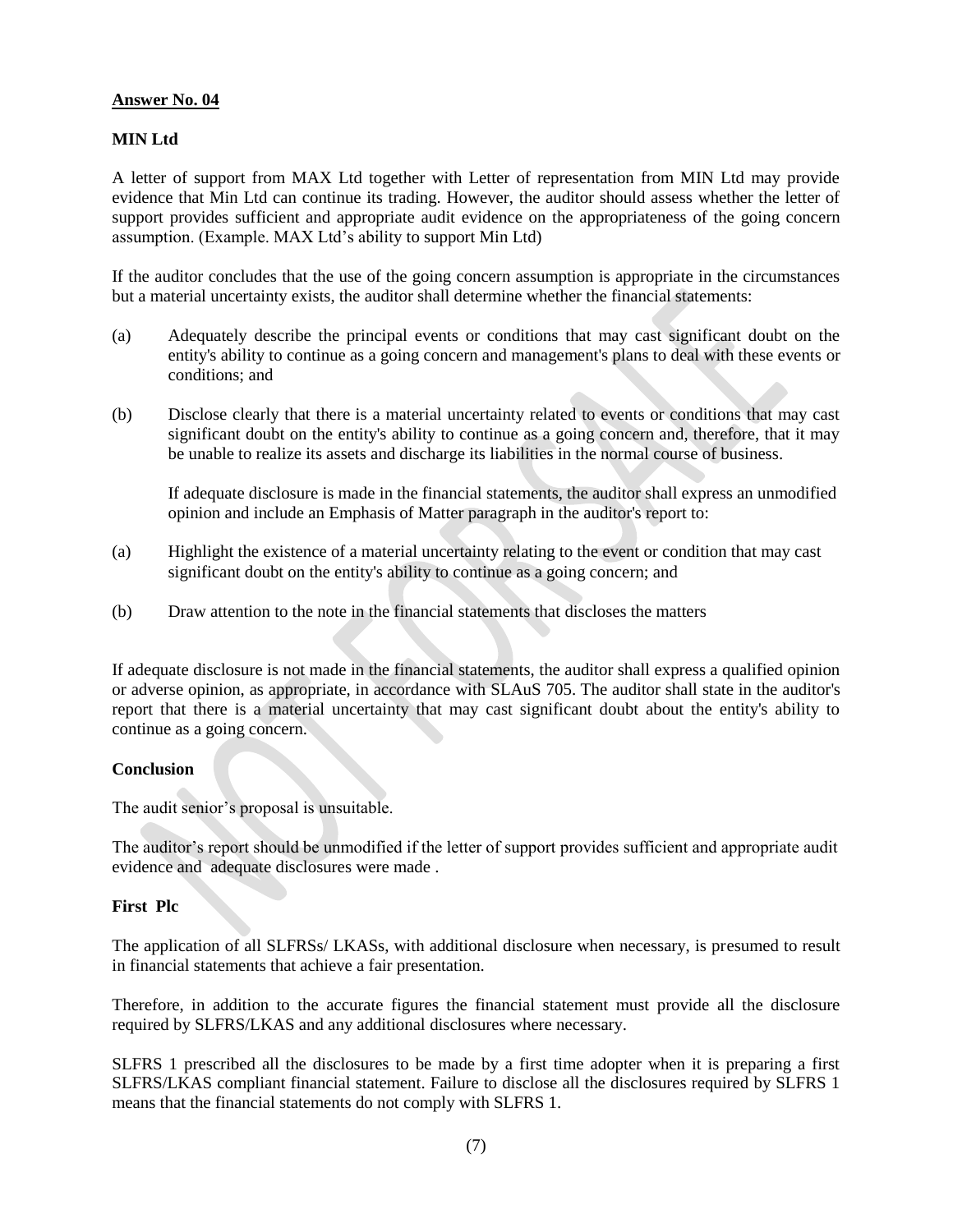Failure to make the disclosure required by SLFRS 1 may result in a qualified audit opinion, If the matter is material but clearly not pervasive , an "except for " opinion is appropriate.

If the auditor considers it necessary to draw users' attention to a matter presented or disclosed in the financial statements that, in the auditor's judgment, is of such importance that it is fundamental to users' understanding of the financial statements, the auditor shall include an Emphasis of Matter paragraph in the auditor's report provided the auditor has obtained sufficient appropriate audit evidence that the matter is not materially misstated in the financial statements. Such a paragraph shall refer only to information presented or disclosed in the financial statements. An emphasis of matter paragraph cannot therefore be used to avoid disclosures required by any SLFRS/ LKAS.

## **Conclusion**

The audit senior's proposal is unsuitable.

An 'except for' qualification will be required on the grounds of disagreement.

## **Risk Bank PLC**

The auditor shall form an opinion on whether the financial statements are prepared, in all material respects, in accordance with the applicable financial reporting framework and are complied with statutory requirements where applicable.

Financial statements are defined in LKAS 1 and accordingly the directors report is not a part of financial statements. SLFRS / LKAS )

As per SLAuS 720 , The auditor has responsibility to read the other information to identify material inconsistencies, if any, with the audited financial statements.

If revision of the audited financial statements is necessary and management refuses to make the revision, the auditor shall modify the opinion in the auditor's report in accordance with SLAuS 705 . However, in this matter , it was noted that the revision of the audited financial statement is not required hence the audit report should not be modified.

If revision of the other information is necessary and management refuses to make the revision, the auditor shall communicate this matter to those charged with governance, unless all of those charged with governance are involved in managing the entity; and

- (a) Include in the auditor's report an Other Matter(s) paragraph describing the material inconsistency in accordance with SLAuS 706 [;4](javascript:void(0);) or
- (b) Withhold the auditor's report; or
- (c) Withdraw from the engagement, where withdrawal is possible under applicable law or regulation.

## **Conclusion**

An unqualified opinion on the financial statements is appropriate as the revision of financial statement is not required.

However, other matters paragraph should be included if the event is not resolved .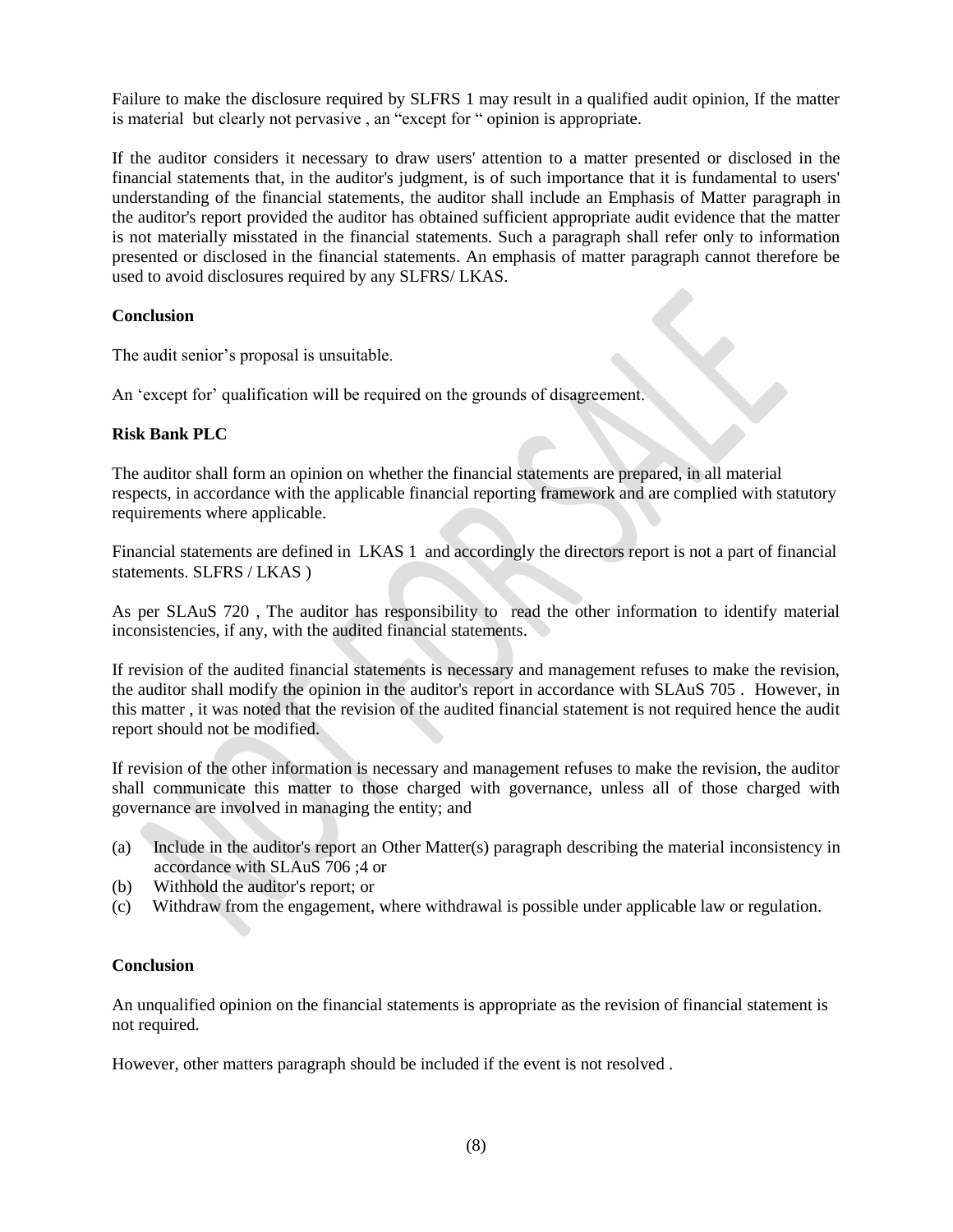#### **New Sub Ltd**

The significant cash transfer is non adjusting event although significant.

However, that does not provide any evidence of New Sub Ltd existence at the balance sheet date . The oral presentation from finance director on the non existence of New Sub Ltd at the balance sheet date is not sufficient.

If New Sub Ltd was existed at the balance sheet date , its financial statements should have been consolidated.

The auditor should obtain other audit evidence such as legal papers, registration payments, etc. to verify the existence. Non availability of these evidences suggests a limitation on the scope.

The information concerning the existence of New Sub Ltd is material even though the subsequent cash transfer is not material. Therefore, adequate disclosures on the existence of New Sub Ltd should be made in the financial statements. Non disclosure may result in qualified audit opinion.

If auditor found that New Sub Ltd. were existed at the balance sheet date and its balance sheet contain material assets and liabilities then its non consolidation would have a pervasive effect. This would lead to an adverse opinion.

Further, if the limitation imposed by the entity have a pervasive effect and the auditor is suspicious that other audit evidence has been withheld , the auditor should disclaim an opinion.

Conclusion

Unqualified opinion can be given if additional evidences were obtained ,

If not disclaimer may be appropriate.